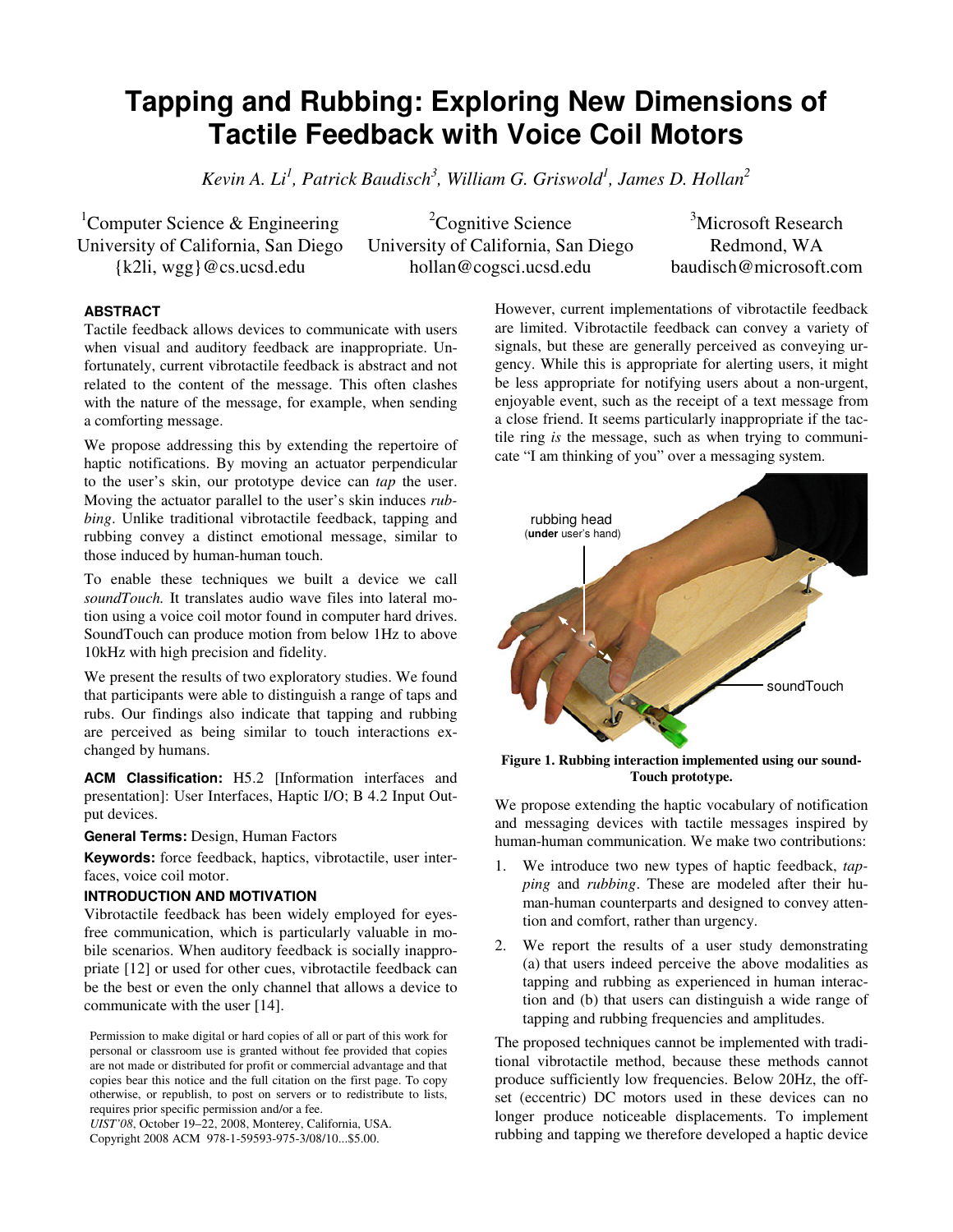that we call *soundTouch*. *SoundTouch* uses a voice coil motor from a computer hard drive to sidestep the mechanical limitations of traditional vibrotactile devices. As a result, soundTouch supports a large space of tactile designs inaccessible with traditional vibrotactile methods.

In the following, we give an overview of the related work, introduce soundTouch, and describe how we implemented tapping and rubbing. We then present two exploratory studies on the quantitative and qualitative expressiveness of tapping and rubbing. We close with a discussion of our findings.

## **RELATED WORK**

We draw on three areas of related work: force feedback, haptics in HCI and applications of hard drive actuator technology.

#### **Force feedback**

Force feedback offers a large range of tactile sensations with the goal of mimicking real world experience, and is often used in virtual reality environments. One approach commonly used in haptic gloves is to use an auxiliary system of actuators with pulleys and cables to provide force feedback [1]. Pneumatics have been proposed to reduce the size of the pulleys but still require a wearable device [4]. Salisbury's *Phantom* uses a similar approach to create visual haptics whereby a user can feel a space by holding a stylus connected to a rig of actuators [20]. Sensors detect the orientation of the user's finger and the rig generates the appropriate force feedback. These approaches can be effective for desktop scenarios, but require users to hold the stylus to get the feedback.

#### **Haptics in HCI**

Our work is guided by a large body of work in psychophysics. Studies on locus have found fingers and hands to be more sensitive than thighs and arms [10]. Cutaneous sensitivity is generally accepted to be logarithmic in nature, both for the detection of pressure as well as the resolution of frequency [3].

Hayward and MacLean present a good introduction to haptics [13]. The following projects highlight some of the technologies being used to create haptic interfaces.

The most widespread technology is the offset motor used to generate vibrotactile feedback in mobile phones and game controllers. Despite the aforementioned limitations of the technology, researchers have been able to generate a variety of uses for vibrotactile feedback. Li developed a technique similar to pulse-width modulation that generates on the order of 10 different amplitudes of vibration [17].

The *C2 Tactor* uses an alternative approach, generating vibration by moving a small contactor via a voice coil actuator [2]. Brown and Brewster have done a significant amount of work with the C2 Tactor showing how a variety of haptic icons can be generated by modulating waveform and location [5,6,7]. Chang uses a similar approach with *Multifunction Transducers* that allows a single actuator to be used for vibration and audio [8].

Haptics has also been proposed as a way of allowing users to communicate with one another. *HandJive* explored how users would communicate with a haptic input/output device using force-feedback [11] while Chang's *ComTouch* explored how users would communicate with one-another using vibration [9]. Both employed an unstructured approach that resulted in an arbitrary abstract language

Poupyrouv's *AmbientTouch* uses layers of piezoelectric to generate vibrotactile feedback in PDAs [23]. Luk implemented an array of piezoelectric tabs to generate lateral skin stretch, allowing different waveforms to be felt under the thumb [18]. Lee's *Haptic Pen* used a solenoid to mimic the feeling of pressing down with a stylus [15].

Rubbing and tapping have been proposed as input mechanisms for interacting with touch screens [22] and with synthesized surfaces[21], but not as forms of feedback.

# **Applications of hard drive actuator technology**

Hard drive actuators are attractive for their low cost, small size, and resilience. They have been used in biomedical telerobots to provide combined actuation and force sensing [19]. In subsequent work, hard drive technologies were used in multi-fingertip haptic displays for detecting surface variation in virtual and telepresence environments [26]. A similar multifinger display has been studied for its information transmission characteristics, employing threedimensional taps and vibrations [24]. In a very different direction, hard drive motors were used to create a force feedback controller for steering and experiencing music [25].

#### **SOUNDTOUCH**



**Figure 2. Our** *soundTouch* **prototype translates sound signals into tactile feedback.** 

Figure 2 shows our soundTouch prototype—it forms the basis for a series of tactile interfaces we have created. The prototype consists of a voice coil motor extracted from a disk drive. It is connected to the audio out jack of a notebook computer. The notebook computer delivers a sound signal that soundTouch converts to motion similar to the way a speaker converts an electrical signal into audible sound. Between the audio out and the voice coil motor is a custom amplifier circuit board that amplifies the 150mVPP of the audio-out jack to the 12V required by the motor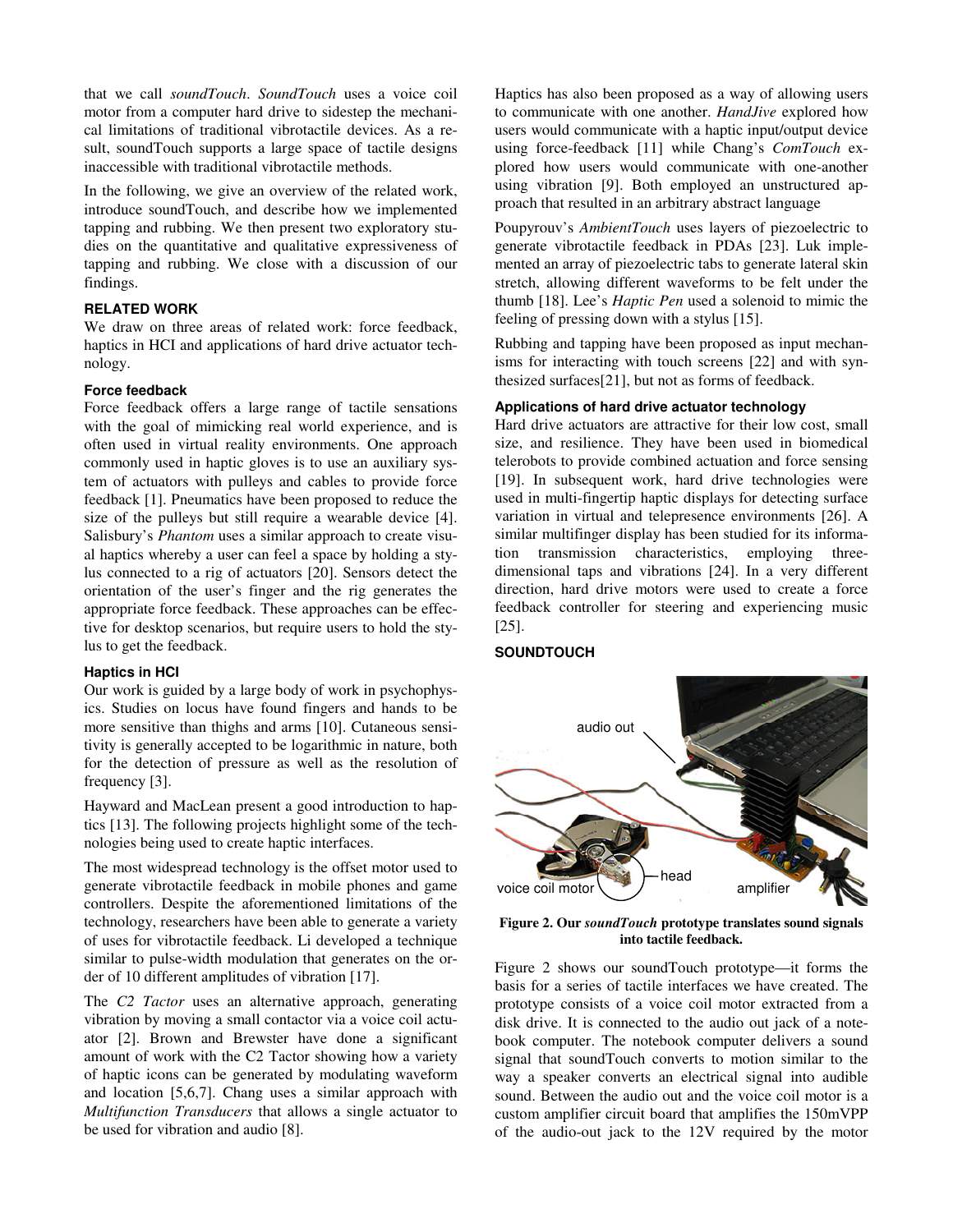(based on *Analog Devices AD815AYS;* see APPENDIX A for more details).

The key element is the voice coil motor that we extracted from a regular hard disk drive (a 3.5inch *Western Digital*). Figure 3a shows a close-up of the voice coil motor. Applying a voltage to the device actuates the coils, which rotates the arm. When creating tactile interfaces based on sound-Touch, we attach covers with different tactile qualities to the head of the drive to create different tactile effects when it comes in contact with the skin (Figure 6).

#### **Features**

By feeding it a sound file, soundTouch can be manipulated freely, i.e., it can play back an arbitrary signal rather than, say, just a signal of a single frequency. In particular, it allows us to perform very coarse as well as very fine motions and any combination thereof. SoundTouch can produce actuations orders of magnitude below the audible range, i.e., << 20Hz. Additionally, soundTouch can move the head to a particular location at configurable speed.



**Figure 3. (a) Close-up of the voice coal motor in soundTouch (b) micro drive next to a US quarter.** 

At the same time soundTouch can perform fast and delicate motions when fed a high frequency signal. For the sake of illustration, we have developed a demo application that makes soundTouch play back audio files, including wave and mp3 music files. SoundTouch can reproduce frequencies considerably outside the range relevant for tactile feedback (15 kHz and potentially higher). If the played signal contains frequencies in the audible range, then the device will vibrate audibly, basically functioning as a speaker.



**Figure 4. Side view of a voice coil motor** 

Unlike the voice-coil-like motors used in the C2 Tactor [2], the hard drive motor in soundTouch moves the coils instead of the magnet. Because the coils are lighter than the magnet, soundTouch can generate greater acceleration of the armature with less voltage. The hard drive motor in sound-Touch uses a sandwich of two bipolar magnets (Figure 4), further increasing force.

The voice coil motor in our current prototype measures 5.5cm x 3.6cm. Future versions may achieve form factors suitable for mobile applications by using the mechanics from a smaller hard drive, such as an IBM micro drive (Figure 3b). Customized designs can generate even higher forces [16].

## **TAPPING AND RUBBING**

We have built two tactile interfaces based on soundTouch. Both interfaces are designed to emulate common humanhuman touch gestures, namely *tapping* and *rubbing*.

## **Tapping**

Figure 5 shows our *tapping* prototype. We created it by attaching a wooden "hammer" to the head of our sound-Touch prototype. By driving the device with signals in the range around 1Hz, the device produces a tapping motion.



**Figure 5. Tapping prototype: a hammer attached to the head of the soundTouch prototype taps on the user's finger.** 

The arm is 8.1cm long and has an angular displacement of 30°, resulting in a linear displacement of 3.4cm. A layer of foam at the bottom of the device reduces noise and structural vibrations.

We explored a number of materials for the hammer head including: a rubber eraser, a trackpointer tip, rubber cement, a toothbrush, glue, a paper clip, cotton, styrofoam, epoxy, wax, a sponge, a rubber band, and a foam earplug. Figure 6 shows some of them. The main factor impacting the experience was whether the material was deforming (cotton, foam) or non-deforming (rubber, epoxy), with little subjective difference within each of the two classes. Since the experience with deforming materials changed over time, eventually degrading to feeling like a non-deforming material, we ended up using a non-deformable head and chose the most durable one of them: an epoxy glue dot.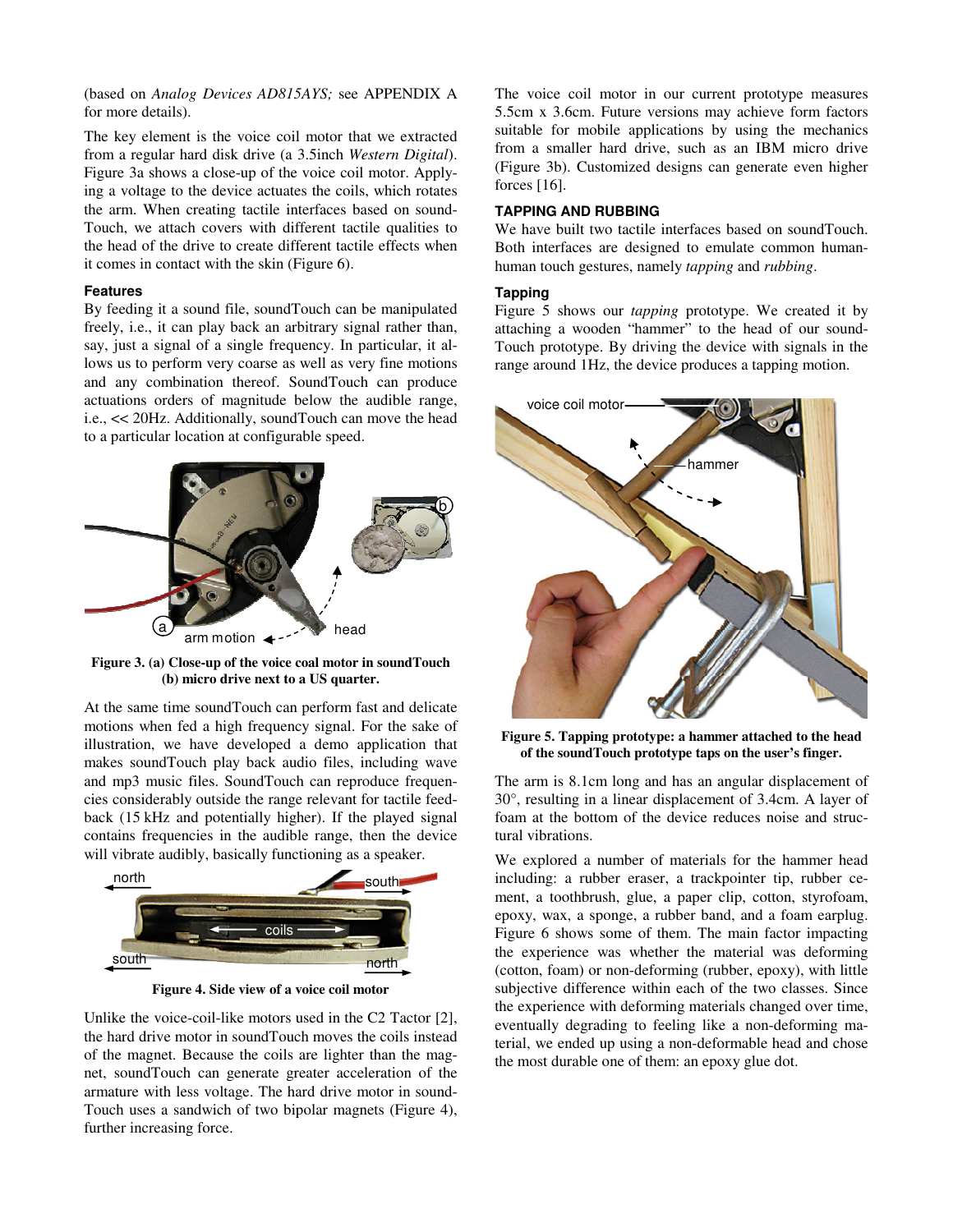

**Figure 6. Some of the materials we have used as hammer heads** 

To quantify the range of forces generated by the tapping prototype, we mounted a force sensor (a *Measurement Specialities FC22*) perpendicular to the motion of the contact head and measured static force generated for voltages at 0.5V increments in the range 0V-12V. The force generated by the voice coil motor we used is characterized  $(r^2 =$ 0.977) by a linear regression:  $F=0.101V - 0.83$ , where F is force in Newton and V is voltage in Volts.

## **Rubbing**

Figure 1 shows our rubbing interface. As shown in Figure 7, rubbing is achieved by moving the head tangential to the user's hand, so this interface is literally "orthogonal" to the tapping interface.



**Figure 7. Rubbing prototype (cover removed).** 

During piloting, the head occasionally got caught on the edges of the user's hand. To address this, we used a window limiting the contact area to the participant's hand size (Figure 8). Two clamps and repelling magnets on the sidewalls of the window limited lateral motion. These two fixes eliminated the problem.

An initial prototype used a shorter arm (8cm) as shown in Figure 8b. We eventually replaced it with the longer arm shown in Figure 7 (21cm) to obtain a longer rubbing motion (6.5cm). By mounting the head perpendicular to the plane of motion, we obtained a very even rubbing motion. Repelling permanent magnets at the bottom of the contact head and underneath the device keep the head suspended and provide the desired pressure against the user's hand. The magnets effectively eliminate vertical torque forces on the soundTouch device.



**Figure 8: (a) Rubbing prototype with cover; only the head shows through (b) earlier prototype.** 

For rubbing we explored a similar set of materials as with the tapping prototype. Unlike with the tapping prototype, the texture of the material used for the contact head significantly changed the rubbing experience. Many of the materials created a rough sensation that was uncomfortable or dragged on the skin too much. Smoother materials such as the glue dot felt too slick to elicit a rubbing experience. We ended up blending the two approaches by covering a smooth round surface with Teflon tape. This created a smoother surface than many of the materials we had tried earlier, and had an almost skin-like quality (Figure 9b).



**Figure 9.(a) Bare head and (b) covered in Teflon tape.** 

#### **SCENARIOS**

The primary motivation that inspired rubbing and tapping is to allow devices to extend the tactile vocabulary of devices. This is especially relevant when exchanging simple messages with close associates or family members. The use of a richer tactile vocabulary allows sending simple selfcontained tactile messages, rather than requiring the combination of a generic vibration alert and a textual message.

For example, a haptic message could update others about common daily events (e.g. "I am leaving for home"), information that could be useful to communicate but not sufficiently important to merit a phone call.

Rubbing and tapping bear inherent associations with physical touch. This makes them particularly suited for messages that match the underlying connotations, such as reminders (tapping) and expressions of care and comfort (rubbing).

For the same reasons, the more expressive haptic vocabulary created by tapping and rubbing is well-suited for per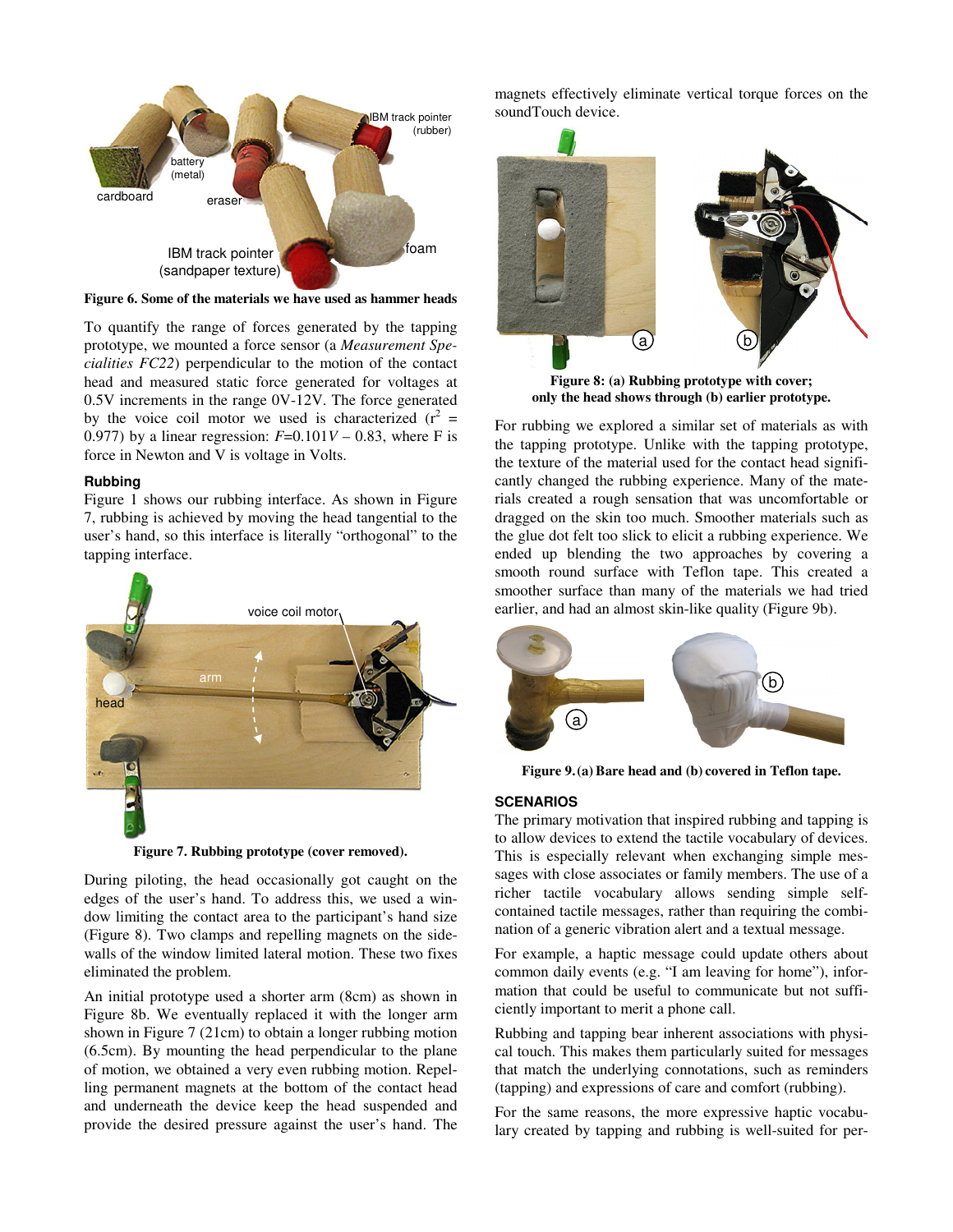sonal tactile ringtones for close friends and family members. Beyond this main scenario, we feel that a richer tactile vocabulary could be useful for the following situations.

*Truly silent alerts.* Vibrotactile alerts are intended to be unobtrusive, yet people in close proximity can often hear other people's phone vibrating. A phone left on a desk can make a loud noise when vibrating. Rubbing, in contrast, is *silent* and can therefore be used for truly unobtrusive alerts. Notifications could be administered by a mobile device or, in a office setting, through the user's chair.

*Alerts guaranteed to be noticed.* When users are on the move or in a noisy environment there audible ringtones might not be heard, vibrations not be felt. Escalating alerts via harder taps provides a means to deliver crucial alerts.

*Game controllers.* Many popular game controllers use Immersion's vibrotactile technology in their rumble packs to augment the gaming experience [1]. Vibration is a good representation for some events, such as the user driving off the road or being shot at. For positive events, such as when picking up a health pack, a rubbing sensation might be better suited.

*In-car navigation.* Car navigation systems use speech output to inform drivers where and when to turn, which can interfere with conversations with other passengers. Vibration alerts are easily missed, because cars tend to vibrate due to road irregularities. This limitation can be avoided by communicating turn directions or traffic events using tapping and rubbing, administered through actuators in the steering wheel or in the seat.

#### **USER STUDIES**

We conducted two exploratory studies. Their purpose was to investigate how users perceptive taps and rubs and how well users can distinguish different types of these signals. This would allow application designers to create messages out of sequences of taps and rubs.

## **STUDY 1: USER PERCEPTIONS OF TAPPING**

The first study investigated participants' perception of tapping. We varied *amplitude* and *frequency/number* of taps. We investigated whether users could *distinguish* and *identify* different amplitude and frequency levels.

#### **Apparatus**

The tapping device shown in Figure 5 was used to present taps to the participants' fingertips. For each stimulus condition, a stop guard was calibrated to each participant's index finger. Sound waveforms were generated using a C++/C# program with DirectSound on a 2.0 GHz PC running Windows Vista.

## **Independent variables**

In the *Amplitude* condition, participants were presented taps of differing amplitudes. In the *Frequency* condition, participants were presented taps at differing frequencies (taps per second).

## **Tasks 1: Distinguish**

When performing the *Distinguish* task, participants experienced a stimulus pair twice on each trial before making a forced-choice decision about which one felt stronger (*Amplitude* condition) or faster (*Frequency* condition). The interval between pair members was 1.0s and the interval between pairs was 2.0s.

The cues users can use to distinguish tap sequences depend on whether frequency or duration is kept constant. Varying tapping frequency leads to a different number of taps if duration is kept constant. As a pilot participant pointed out, this allowed participants to differentiate between the "slow ones" and the "really slow ones" by counting taps. Keeping the number of taps constant, in contrast, led to sequences of different lengths.

We explored both aspects. In the *Frequency* condition, half of the participants were presented stimuli of constant duration (*ConstantDuration*) while the other half of the subjects were presented with a constant number (*ConstantNumber*). Tap sequences were 3 taps long. The design was within subjects for *Amplitude* and between subjects for *Frequency*.

All participants experienced the same sequences of stimuli. The order of stimuli presentation was pre-randomized. This allowed us to compare per trial performance across participants. For the *Distinguish* task, there were 3 blocks of 22 trials. Each block consisted of all pairs of stimuli differing by 1 or 2 levels over the 1-7 level range, as shown in Table 1. We considered pairs of stimuli differing by more than 2 levels, but pilot studies suggested these were fairly easy to differentiate and so we did not examine them in the formal study. Participants were given a 5 minute break between blocks.

We used 7 different amplitude levels evenly spaced from 0N to 1.0N and 7 different frequencies from 5Hz to 29Hz.

|   |                  | 2                  | 3                  | 4                | $\overline{5}$     | 6            | 77                 |
|---|------------------|--------------------|--------------------|------------------|--------------------|--------------|--------------------|
|   |                  | $\pmb{\mathsf{x}}$ | $\pmb{\chi}$       |                  |                    |              |                    |
| 2 | X                |                    | X                  | $\boldsymbol{x}$ |                    |              |                    |
| 3 | $\boldsymbol{x}$ | X                  |                    | $\pmb{\chi}$     | $\boldsymbol{x}$   |              |                    |
| 4 |                  | $\pmb{\mathsf{x}}$ | X                  |                  | X                  | $\pmb{\chi}$ |                    |
| 5 |                  |                    | $\pmb{\mathsf{x}}$ | X                |                    | X            | $\pmb{\mathsf{x}}$ |
| 6 |                  |                    |                    | $\boldsymbol{x}$ | X                  |              | X                  |
|   |                  |                    |                    |                  | $\pmb{\mathsf{x}}$ | x            |                    |

**Table 1: Stimulus pairs differed by one or two levels. The resulting pairs are marked with an x. Entries shaded in gray represent pairs that differed by two levels. Columns and rows denote level of first and second tap.** 

We measured error rate. For the distinguish task, a trial was considered an error if the participant identified the wrong stimulus as stronger.

### **Task 2: Identify**

When performing the *Identify* task, participants were presented with the same stimulus twice, again with an 0.5s interval in between, and asked to rate them on a 7-item Li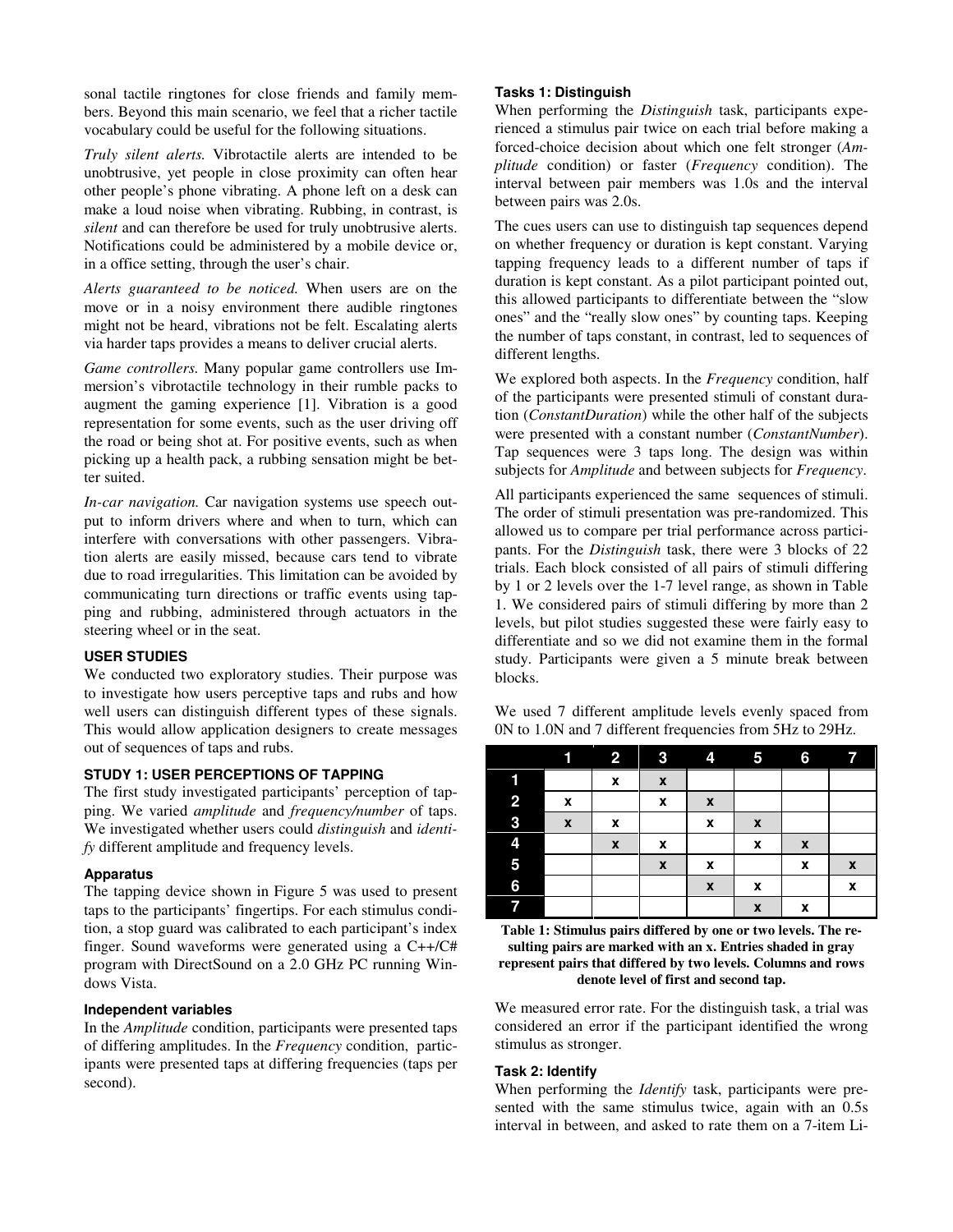kert scale (1 = slow/soft ;  $7 =$  fast/hard). The same 7 levels of amplitude and frequency used in Task 1 were used in Task 2.

One pre-randomized block of 49 trials was presented to participants. To avoid sequencing effects, the block consisted of a sequence of values such that both orderings of every pair of numbers from 1-7 appeared in the block.

For *Amplitude*, the contact head was placed 9° from the participant's fingertip, resulting in an arclength of 1.0cm. For *Frequency*, the contact head was positioned 4<sup>°</sup> from the participant's finger tip resulting in an arclength of 0.45cm. These distances were chosen based on pilot studies. The stimulus was generated using a 250ms square wave. Although the bandpass characteristics of the soundcard dampen the signal, a consistent tapping sensation can still be generated (a plot of the output signal can be found in AP-PENDIX B). The presentation of the *Frequency* and *Amplitude* conditions was counterbalanced across participants.

The *Distinguish* task was always completed before the *Identify* task. This was done to give users an idea of the range of taps and rubs generated by the device, before asking them to rate taps on an absolute scale. Both tasks were completed for one stimulus condition before performing the other.

#### **Questionnaire**

For each condition, participants answered the questions "How would you describe the tactile sensations you just experienced to someone who has not experienced them?" and "Which aspects of the experience felt natural and which aspects did not?" Because we wanted to elicit how users naturally describe the tactile sensations they experienced during the study, the experimenters were careful not to mention the word "tapping" or other suggestive terms.

#### **Participants**

16 volunteers (8 female) ranging in age from 18-22 years (median 19) were recruited from within our institution. Participants received an American Express gift card as a gratuity for their time.

Two participants were left handed. Participants wore headphones playing pink noise from an MP3 player to eliminate ambient noise. Each participant took approximately 1 hour to complete the experiment.

## **Results: Distinguish Task**

For the *Distinguish* task, error percentages were aggregated over all participants for each ordered pair of stimuli for the *Amplitude*, *ConstantDuration* and *ConstantNumber* conditions (Tables 2, 3, and 4). A row/column pair represents the ordered pairs of levels for the stimuli presented.

|                | íl           | $\overline{2}$ | 3           | 4        | 5                       | 6  | 7  |
|----------------|--------------|----------------|-------------|----------|-------------------------|----|----|
| 1              |              | $\mathbf 2$    | $\mathbf 2$ |          |                         |    |    |
| $\overline{2}$ | 0            |                | 10          | $\bf{0}$ |                         |    |    |
| 3              | $\mathbf{2}$ | 6              |             | 17       | 4                       |    |    |
| 4              |              | 6              | 17          |          | 15                      | 6  |    |
| 5              |              |                | 14          | 6        |                         | 29 | 8  |
| 6              |              |                |             | 4        | 13                      |    | 25 |
| 7              |              |                |             |          | $\overline{\mathbf{2}}$ | 21 |    |

**Table 2: Tapping** *AmplitudeDistinguish* **error in****% collapsed across all participants for** *Differentiate* **task when being pre**sented a stimulus pair of intensity (<row>. <column>).

|                         |   | $\overline{\mathbf{2}}$ | 3  | 4 | 5        | 6 | 7  |
|-------------------------|---|-------------------------|----|---|----------|---|----|
|                         |   | 0                       | 4  |   |          |   |    |
| $\overline{\mathbf{2}}$ | 4 |                         | 4  | 0 |          |   |    |
| 3                       | 0 | 8                       |    | 3 | $\bf{0}$ |   |    |
| 4                       |   | 4                       | 17 |   | 4        | 4 |    |
| 5                       |   |                         | 4  | 4 |          | 8 |    |
| 6                       |   |                         |    | 0 | 0        |   | 17 |
|                         |   |                         |    |   | 8        | 0 |    |

**Table 3. Tapping** *ConstantDuration* **Distinguish error rate in % collapsed across all participants.** 

Post hoc multiple means comparisons showed no significant effects for block number on error rates, suggesting no learning effects. We aggregated errors for each participant for each of the stimulus conditions. Surprisingly, participants did not perform significantly different between *Frequency*  and *Amplitude* conditions (t(15) = 0.66,  $p > 0.05$ ). Since we used the same trial sequences for both *Frequency* conditions, *ConstantDuration* and *ConstantNumber*, we were able to compare error rates between the groups. We aggregated errors for participants in each condition by trial number. Participants made significantly more errors in the *ConstantNumber* condition (t(65) = 3.338, p<0.001). As expected, participants performed significantly better on the *Distinguish* task for stimulus pairs that differed by 2 levels than those that differed by 1 level for all conditions (*Amplitude* t(16)=3.777, p<0.01), *ConstantDuration* t(8)=2.95, p<0.05 and *ConstantNumbers* t(8)=2.084, p<0.05).

|                |          | 2 | 3  | 4  | 5  | 6  | 77 |
|----------------|----------|---|----|----|----|----|----|
| 1              |          | 0 | 4  |    |    |    |    |
| $\overline{2}$ | 8        |   | 15 |    |    |    |    |
| 3              | $\bf{0}$ | 0 |    | 13 | 8  |    |    |
| 4              |          | 0 | 0  |    | 13 | 13 |    |
| 5              |          |   |    | 13 |    | 46 | 29 |
| 6              |          |   |    | 8  | 13 |    | 63 |
|                |          |   |    |    | 8  | 17 |    |

**Table 4. Tapping** *ConstantNumber* **Distinguish Error rate in % collapsed across all participants.**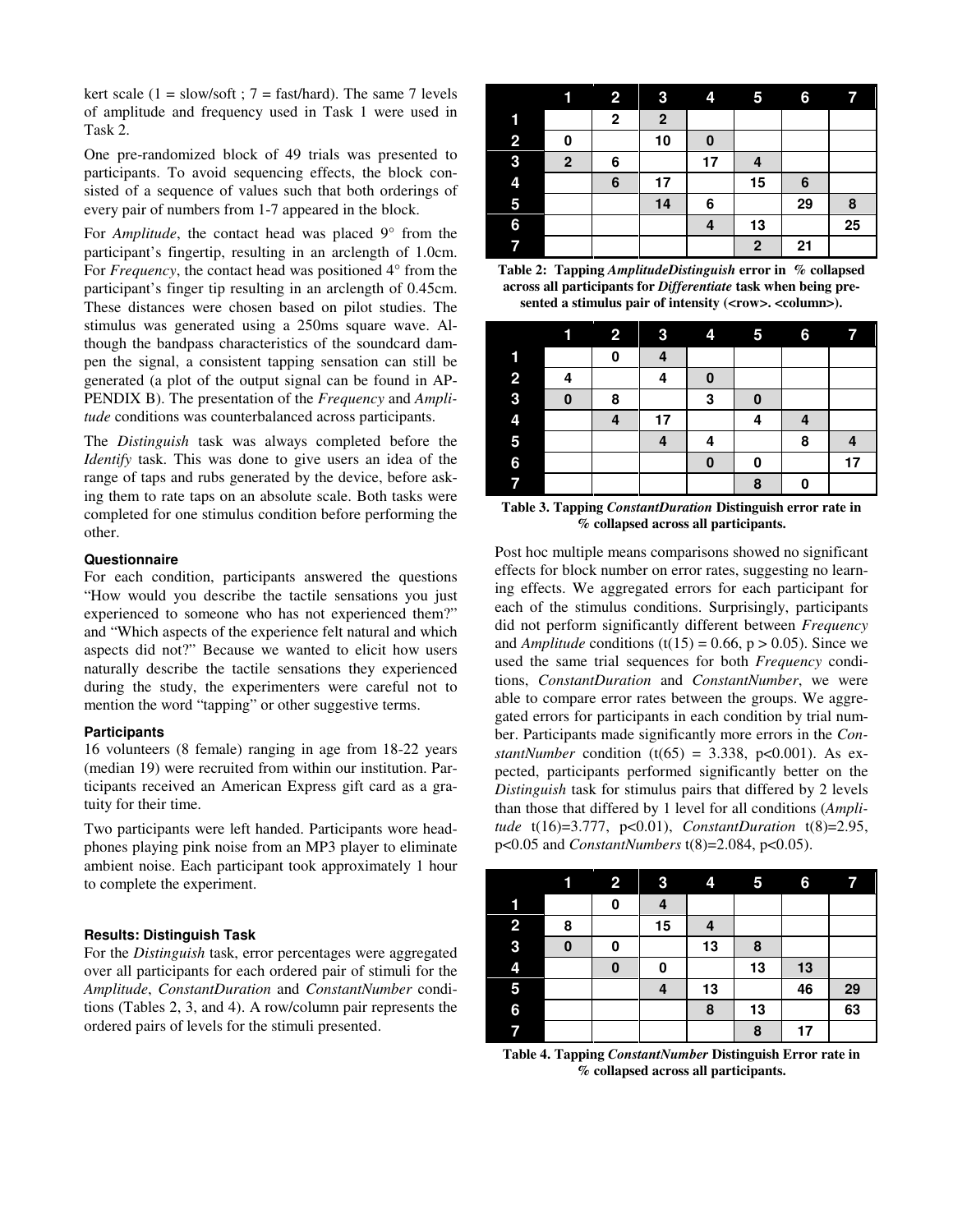### **Results: Identify Task**

Mean values of user reported levels for the *Identify* task are shown in Figure 10, Figure 11, and Figure 12. Post-hoc multiple means comparisons showed that users were able to identify the appropriate stimulus level for all levels and conditions with the exception of *ConstantNumber* for frequency levels 3 and 4.



Tapping - Amplitude Identification

**Figure 10. Mean values of user reported levels for the** *Identify* **task for the** *Amplitude* **stimulus condition. Error bars show 95% confidence interval.** 





**Figure 11. Mean values of user reported levels for the** *Identify* **task for the** *ConstantNumber* **condition. Error bars show 95% confidence interval.** 

Tapping - ConstantDuration



**Figure 12. Mean values of user reported levels for the** *Identify* **task for the** *ConstantDuration* **condition. Error bars show 95% confidence interval.** 

#### **Results of the questionnaire**

When describing their perceptions, many participants used terminology drawn from human-human interaction. Thirteen of the 16 participants used the word "*tap*" in their descriptions. Additional descriptions included: "getting flicked on the finger", "tickling", "brushing something off",

"drumming fingers" and "touch". Twelve participants volunteered that the experience had a human quality to it, often citing that it felt like "getting tapped on the shoulder, but on your finger". Fifteen participants indicated that the faster stimuli felt like vibrations from a mobile phone or game controller. Twelve participants mentioned that the harder taps did not feel "natural" and 5 said that the fast ones did not feel "natural".

When asking participants about in what scenarios they would want to use the respective stimuli, six participants stated that single taps would be good for mobile phone alerts in quiet environments because of their silent nature. Seven participants thought they would be useful in situations in which they could not feel vibrations, as when outside or walking around.

## **STUDY 2: USER PERCEPTIONS OF RUBBING**

The purpose of the second study was to examine user perceptions of stimuli from the *rubbing* prototype.

Task and stimuli corresponded to those in Study 1, except for three differences. First, instead of a series of taps, participants were exposed to a series of rubs. The rubbing prototype shown in Figure 1 was used, adjusted to fit the respective participant's hand size. Second, there was no *Amplitude* condition since our pilots showed that the distance covered did not allow differentiation of differing amplitudes. Third, the *ConstantNumber* condition used 2 rubs instead of 3 taps.

The experiment was a within-subjects design for two *Frequency* conditions, *ConstantDuration* and *ConstantNumber*. Eight volunteers (6 male) from our institution between the ages of 18 and 26 participated in our study. All participants were right-handed.

#### **Results: distinguish task**

Post hoc multiple means comparisons showed no significant effects for block number on error rates, again suggesting no learning effects. To compare error rate for the two conditions, errors were aggregated across participants for each trial. Participants made significantly more errors on *ConstantNumber* than on *ConstantDuration* (t(66)=9.077,  $p<0.01$ ).

|   | í | $\overline{2}$ | $\overline{3}$ | 4 | 61       | $6\phantom{.}6$ | 7  |
|---|---|----------------|----------------|---|----------|-----------------|----|
|   |   | 0              |                |   |          |                 |    |
| 2 | Δ |                | 0              | 0 |          |                 |    |
| 3 |   | 0              |                | 0 | 0        |                 |    |
| 4 |   | $\bf{0}$       | 13             |   | 8        |                 |    |
| 5 |   |                | $\bf{0}$       | 0 |          | 8               |    |
| 6 |   |                |                | 0 | 8        |                 | 33 |
|   |   |                |                |   | $\bf{0}$ | 0               |    |

**Table 5: Rubbing** *ConstantDuration* **Distinguish error in****% collapsed across all participants.**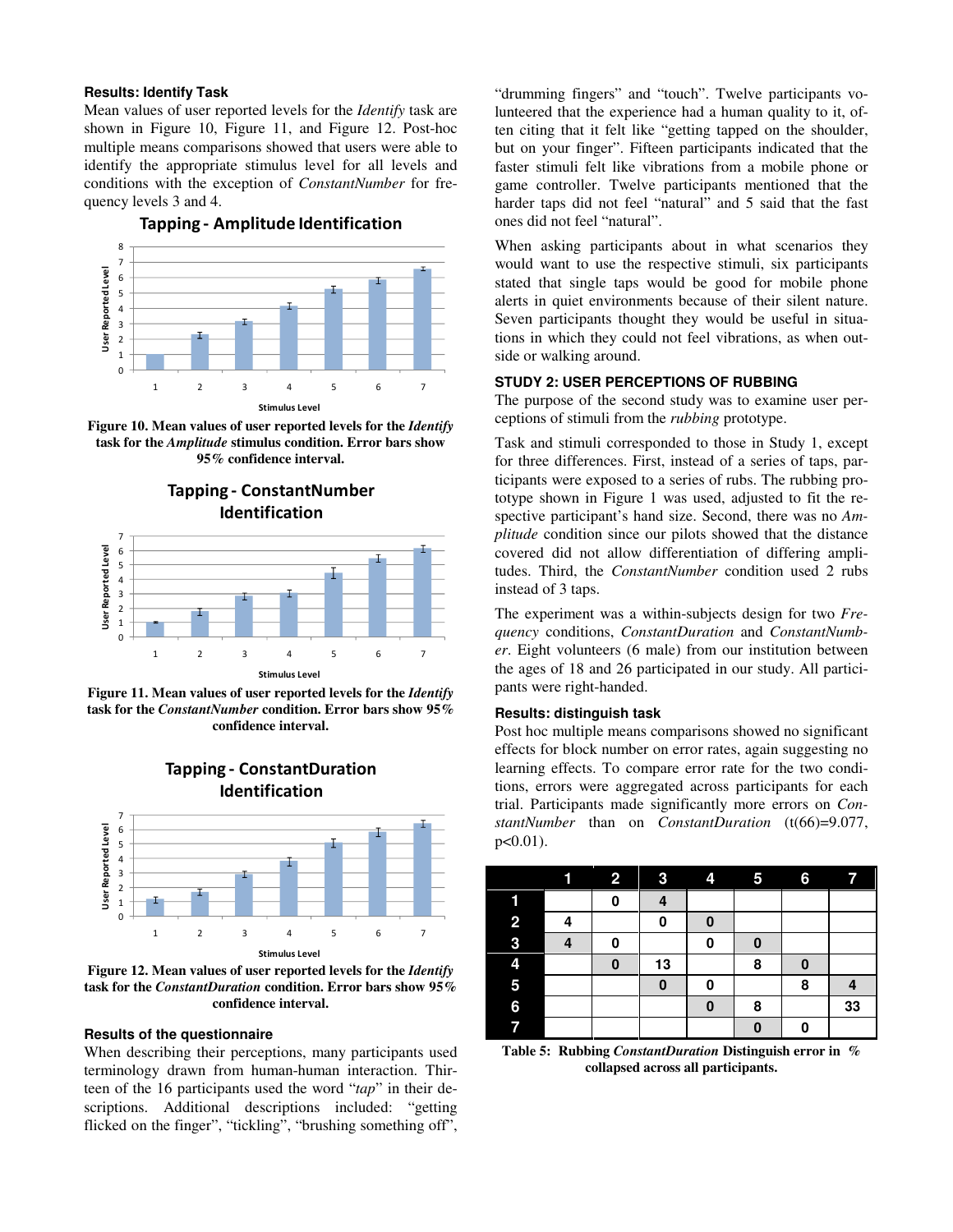|                | 1 | $\overline{2}$ | 3  | 4  | 5  | 6  | $\overline{\mathbf{r}}$ |
|----------------|---|----------------|----|----|----|----|-------------------------|
| 1              |   | 7              | 4  |    |    |    |                         |
| $\overline{2}$ |   |                | 15 | 22 |    |    |                         |
| 3              | 7 | 12             |    | 22 | 15 |    |                         |
| 4              |   | 15             | 22 |    | 30 | 30 |                         |
| 5              |   |                | 15 | 30 |    | 48 | 33                      |
| 6              |   |                |    | 22 | 15 |    | 56                      |
| 7              |   |                |    |    | 15 | 41 |                         |

**Table 6: Rubbing** *ConstantNumber* **Distinguish Error in****% collapsed across all participants.** 

As expected, participants performed significantly better on the *Distinguish* task for trials in which stimulus pairs differed by 2 levels than those that differed by 1 level in both the *ConstantDuration* condition  $(t(8)=2.528, p<0.05)$  and in the *ConstantNumber* condition (t(8)=2.828, p<0.05).

#### **Results: identify task**

Figure 13 and 14 show the results of the *Identify* task.



**Figure 13. Mean values of user reported levels for the** *Identify* **task for the** *ConstantDuration* **condition. Error bars show 95% confidence interval.** 



**Figure 14. Mean values of user reported levels for the** *Identify* **task for the** *ConstantRubs* **condition. Error bars show 95% confidence interval.** 

## **Questionnaire results**

Three of the eight participants volunteered that the experience felt like "*rubbing"*. Those that did not described it as "*grazing*" or a "*light sweeping*". Four participants volunteered that it had a human-like quality to it as if someone else was touching them. One participant said "*It felt strangely comfortable, almost like the touch of someone else. It was more like a finger touching my skin than an object.*"

Half of the participants felt that the faster rubs felt more natural while the other half thought the slower ones were more natural. Those who cited faster ones being more natural mentioned that it felt more like "sliding your hand across a table" or "dropping a marble through your hands". These participants said that for the slow ones, you could feel the actuator moving against the palm and could tell it was an artificial thing. Participants who said slower was more natural used comments like "I don't come across anything that moves that quickly" to describe their experiences. They also described the sensation as being more like "rubbing your hands together or "running a cotton swap through my hand" or "playing with a rubber eraser".

When asked about usage on a mobile phone, comparisons between rubbing and vibration inevitably came up. Four participants volunteered that they would prefer this to vibration for truly silent scenarios where sound from vibration would be annoying. Four participants suggested it would be better for in-hand tasks because it was less jarring than vibration.

Five participants described the *ConstantNumber* stimuli as feeling like they were rubbing or grazing an object against their hand while the *ConstantDuration* stimuli felt more like touching something that was moving (water, marble, bus handle, etc). One participant said the sensation caused by *ConstantNumber* stimuli "felt more like I'm shaking, whereas [*ConstantDuration*] seemed more like I'm holding onto something that's shaking".

#### **DISCUSSION AND DESIGN IMPLICATIONS**

Our experiment provides some initial insight about how people experience stimuli generated by our soundTouch prototype. A few design implications also emerge.

# **SoundTouch's tapping and rubbing mimic real world**

The participants consistently described their experiences with terms like tapping and rubbing and seemed to readily relate the experiences to common human-human interactions.

The softer taps were consistently reported as feeling natural. The naturalness of taps was tested for the hardest and fastest ones. The fastest taps were frequently described as vibrations. This implies that tapping and vibration are perhaps on a frequency continuum, yet perceptually distinct.

The participants split on describing their rubbing experiences as rubbing or lighter grazing. This may be in large part due to the implementation, which could not push hard enough into the participant's palm. This suggests using some kind of force feedback approach with a pressure sensor and an actuator into the contact plane to maintain consistent pressure across an uneven surface. This is in essence combining tapping and rubbing.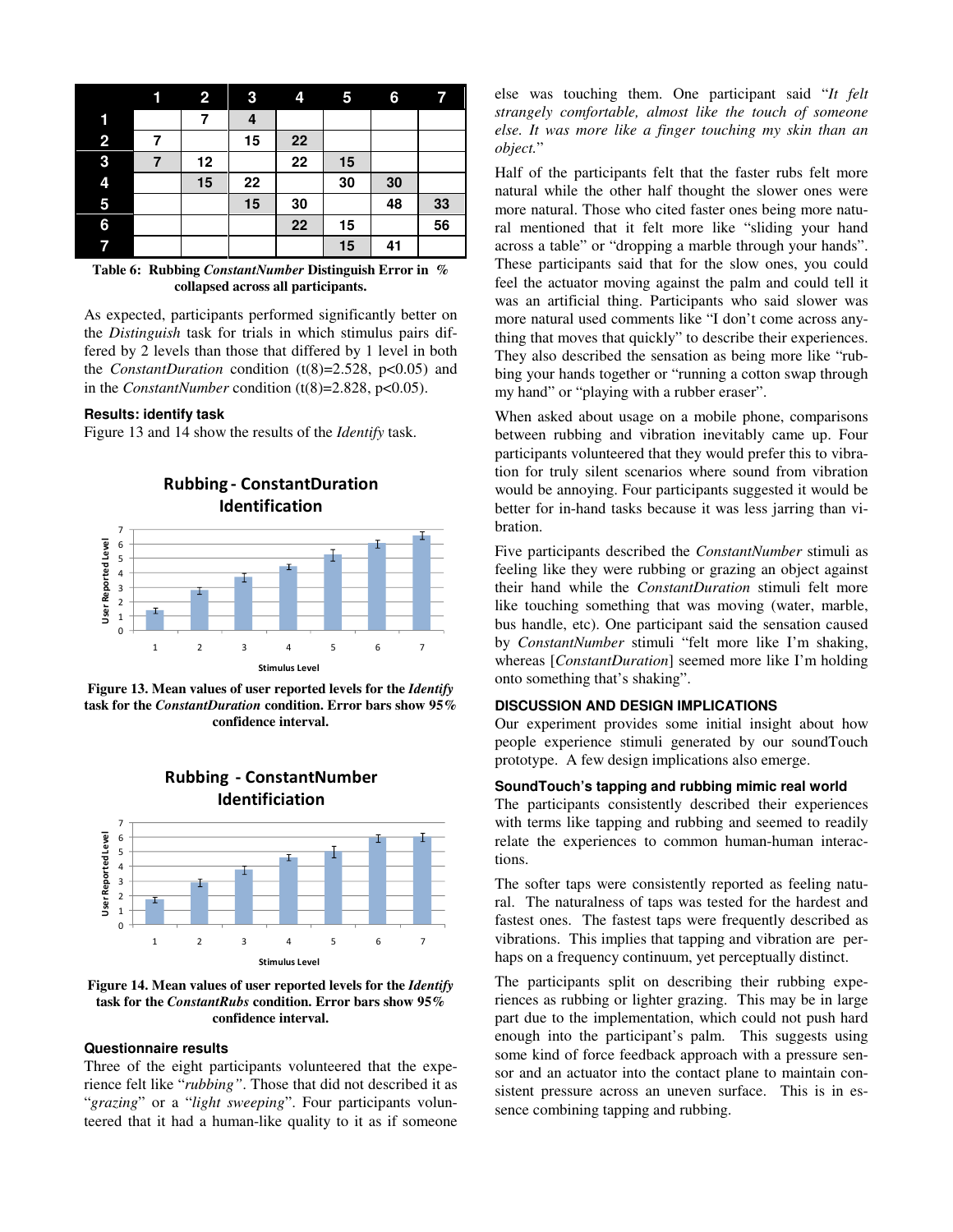## **Design of Notifications**

The qualitative responses we collected indicate how tapping and rubbing cues could be used for mobile phone alerts and feedback. Implicitly, participants compare the tapping and rubbing sensations to vibrotactile feedback commonly found on mobile phones. They also suggested a wide range of scenarios for tapping. On the one hand, strong, single taps were proposed for mobile phone alerts in outdoor environments where audio cannot be heard and vibration can often not be felt. On the other hand, taps were also proposed for use in quiet environments where the audible nature of vibrations makes them inappropriate.

Although most participants thought rubbing would be too subtle for alerts, many proposed that they would be great for feedback for when the device is in-hand, like when sending a text message. Many participants described this as preferable to the current "buzzing" that they get as confirmation, which is "uncomfortable" when the device is inhand.

## **Distinguishing and Identifying Taps and Rubs**

The accuracy on the *Distinguish* task is high, with a few exceptions. Likewise, results on the *Identify* task show that participants can identify 6-7 levels in the range 0-1N force and 5-29Hz.

This implies that the just-noticeable-differences for these levels are smaller than the intervals we used. While more work is needed to examine this, it is clear that our approach allows a fairly expressive haptic vocabulary. We expect that the higher error rates seen for the *Distinguish* task at higher amplitude and frequency stimuli resulted from decreased sensitive for these stimuli.

For all the stimulus conditions we tested for the *Distinguish* task, participants made significantly more errors in the *ConstantNumber* task than in the *ConstantDuration* task. In other words, the force or frequency of the stimulus was less of a distinguishing factor than the number of taps or rubs. For some applications, the number of taps and rubs may have a pre-learned meaning. Although designers can leverage this to improve the learnability of haptic icons, it also limits the number of viable distinct icons.

## **Locations for tapping or rubbing apparatus**

Several situational and physical contexts elicit special design requirements. According to our participants, walking and driving reduce one's sensitivity to tactile feedback. Likewise, the pocket location on the thigh exhibits lower cutaneous sensitivity than the fingertip, in part due to the clothing and in part due to the reduced concentration of nerve endings. Using our current scale, harder taps should be used in applications to be used in these contexts, or be adapted to requirements of specific contexts.

Rubbing (at least our current version of it) is too subtle for in-the-pocket cues. Modifying it to allow pressing into the contact surface (combination of rubbing and tapping) might mitigate that issue. For in the-hand, lighter tapping is best. Some participants mentioned discomfort with the harder

taps and so for use in the hand context applications might employ softer taps. This suggests rubbing will be most effective when applied to in-the-hand scenarios.

## **CONCLUSIONS AND FUTURE WORK**

We presented tapping and rubbing, two tactile feedback techniques based on physical human-human interaction. These techniques are the result of our exploration into low frequency feedback using our soundTouch device, which uses voice coil motors to generate tactile feedback.

We made two contributions. First, we presented two new naturalistic tactile feedback techniques, tapping and rubbing, using the soundTouch technology. Second, our exploratory user studies of these two techniques demonstrated both that users perceive them as the taps and rubs encountered in daily experience, and that they provide a large range of distinguishable cues.

Future work will explore mobile implementations of our tapping and rubbing interfaces, applications to exploit these cues, and design of haptic icons for the mobile application space. One particular interest in this space concerns the prelearned semantics of tapping and rubbing, and how they could productively guide haptic icon design. Another promising idea is to use multiple tapping actuators to generate perceptually different icons.

## **ACKNOWLEDGEMENTS**

This was funded by UC Micro grants 06-186 and 07-067, Microsoft Research ER&P, and a UCSD Chancellor's Fellowship.

## **REFERENCES**

- 1. http://www.immersion.com/3d/products/cyber grasp.php
- 2. http://www.eaiinfo.com/Tactor%20Products.htm
- 3. Boff, K.R., Kaufman, L., Thomas, J.P., eds., *Handbook of Perception and Human Performance: Sensory Processes and perception*, vol. 2, John Wiley & Sons, 1986.
- 4. Bouzit, M., Popescu, G., Burdea, G., Boian, R. The Rutgers Master II-ND force feedback glove. *IEEE/ASME Trans. Mechatron.,* vol. 7, pp.256–263.
- 5. Brewster, S. and Brown, L. M. Tactons: structured tactile messages for non-visual information display. *Proc. AUIC'04*, pp.15–23.
- 6. Brown, L. M., Brewster, S. A., and Purchase, H. C. Multidimensional tactons for non-visual information presentation in mobile devices. *Proc. MobileHCI'06*, pp. 231–238.
- 7. Brown, L. M. and Kaaresoja, T. Feel who's talking: using tactons for mobile phone alerts. *CHI'06 Extended Abstracts*, pp. 604–609.
- 8. Chang, A. and O'Sullivan, C. Audio-haptic feedback in mobile phones. In *CHI'05 Extended Abstracts*, pp. 1264–1267.